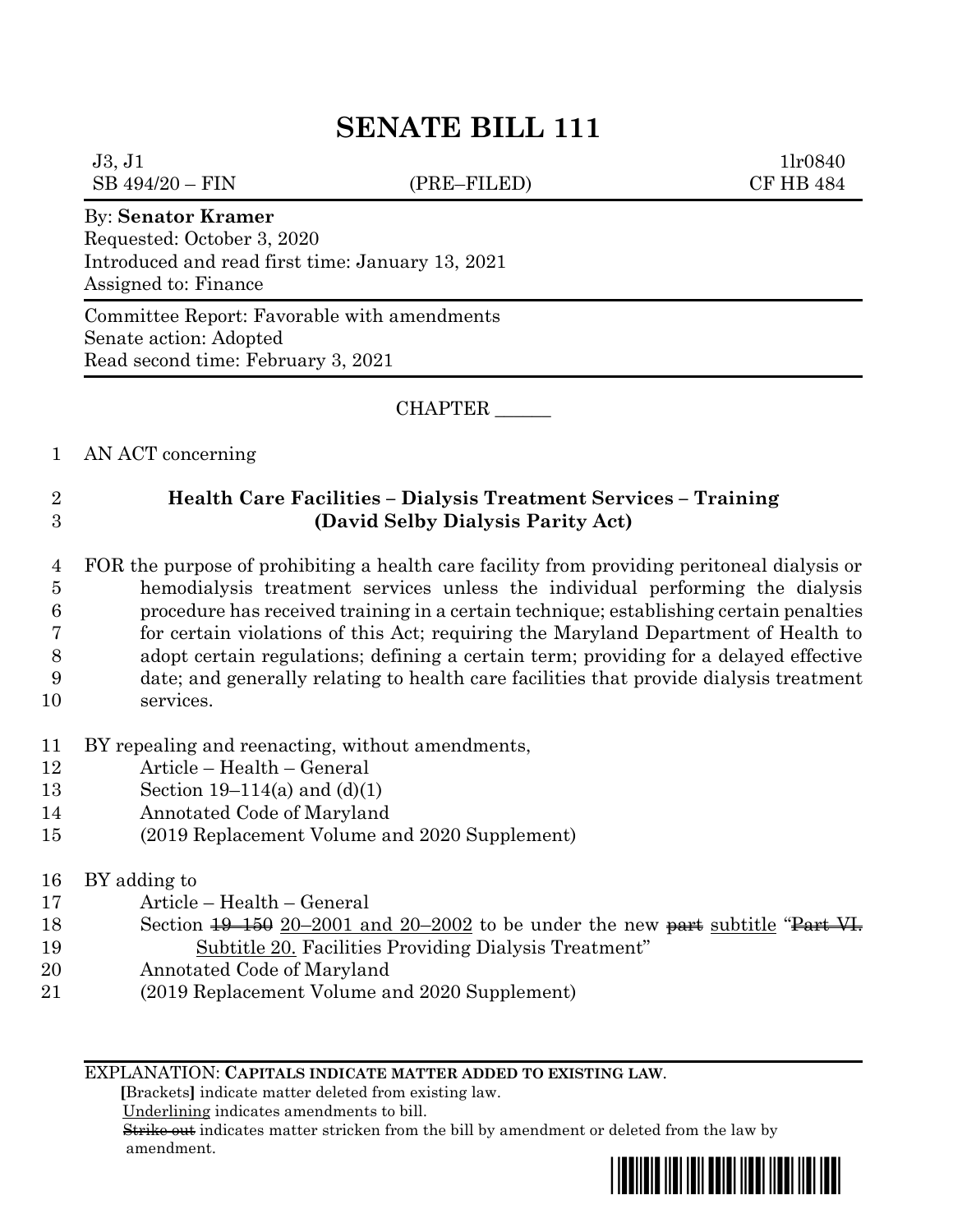|                     | <b>SENATE BILL 111</b><br>$\overline{2}$                                                                                                                                                                                             |
|---------------------|--------------------------------------------------------------------------------------------------------------------------------------------------------------------------------------------------------------------------------------|
| 1<br>$\overline{2}$ | SECTION 1. BE IT ENACTED BY THE GENERAL ASSEMBLY OF MARYLAND,<br>That the Laws of Maryland read as follows:                                                                                                                          |
| $\boldsymbol{3}$    | Article - Health - General                                                                                                                                                                                                           |
| 4                   | $19 - 114.$                                                                                                                                                                                                                          |
| 5<br>6              | In this Part II of this subtitle the following words have the meanings<br>(a)<br>indicated.                                                                                                                                          |
| 7                   | "Health care facility" means:<br>(d)<br>(1)                                                                                                                                                                                          |
| 8                   | A hospital, as defined in $\S$ 19–301 of this title;<br>(i)                                                                                                                                                                          |
| 9                   | A limited service hospital, as defined in $\S 19-301$ of this title;<br>(ii)                                                                                                                                                         |
| 10                  | A related institution, as defined in $\S$ 19–301 of this title;<br>(iii)                                                                                                                                                             |
| 11                  | An ambulatory surgical facility;<br>(iv)                                                                                                                                                                                             |
| 12<br>13<br>14      | An inpatient facility that is organized primarily to help in the<br>(v)<br>rehabilitation of disabled individuals, through an integrated program of medical and other<br>services provided under competent professional supervision; |
| 15                  | A home health agency, as defined in $\S 19-401$ of this title;<br>(vi)                                                                                                                                                               |
| 16                  | A hospice, as defined in $\S 19-901$ of this title;<br>(vii)                                                                                                                                                                         |
| 17<br>18            | A freestanding medical facility, as defined in $\S$ 19–3A–01 of this<br>(viii)<br>title; and                                                                                                                                         |
| 19<br>20            | Any other health institution, service, or program for which this<br>(ix)<br>Part II of this subtitle requires a certificate of need.                                                                                                 |
| 21                  | PART VI. SUBTITLE 20. FACILITIES PROVIDING DIALYSIS TREATMENT.                                                                                                                                                                       |
| 22                  | $19 - 150$ , $20 - 2001$ .                                                                                                                                                                                                           |
| $23\,$<br>24<br>25  | IN THIS SECTION SUBTITLE, "HEALTH CARE FACILITY" MEANS A<br>$\leftrightarrow$<br>FACILITY OR AN OFFICE WHERE HEALTH OR MEDICAL CARE IS PROVIDED TO<br>PATIENTS BY A HEALTH CARE PROVIDER, INCLUDING:                                 |
| 26<br>$27\,$        | A HEALTH CARE FACILITY AS DEFINED IN $\S 19-114(D)(1)$ OF THIS<br>(1)<br><b>SUBTITLE ARTICLE;</b>                                                                                                                                    |
| 28                  | (2)<br>A KIDNEY DIALYSIS CENTER;                                                                                                                                                                                                     |